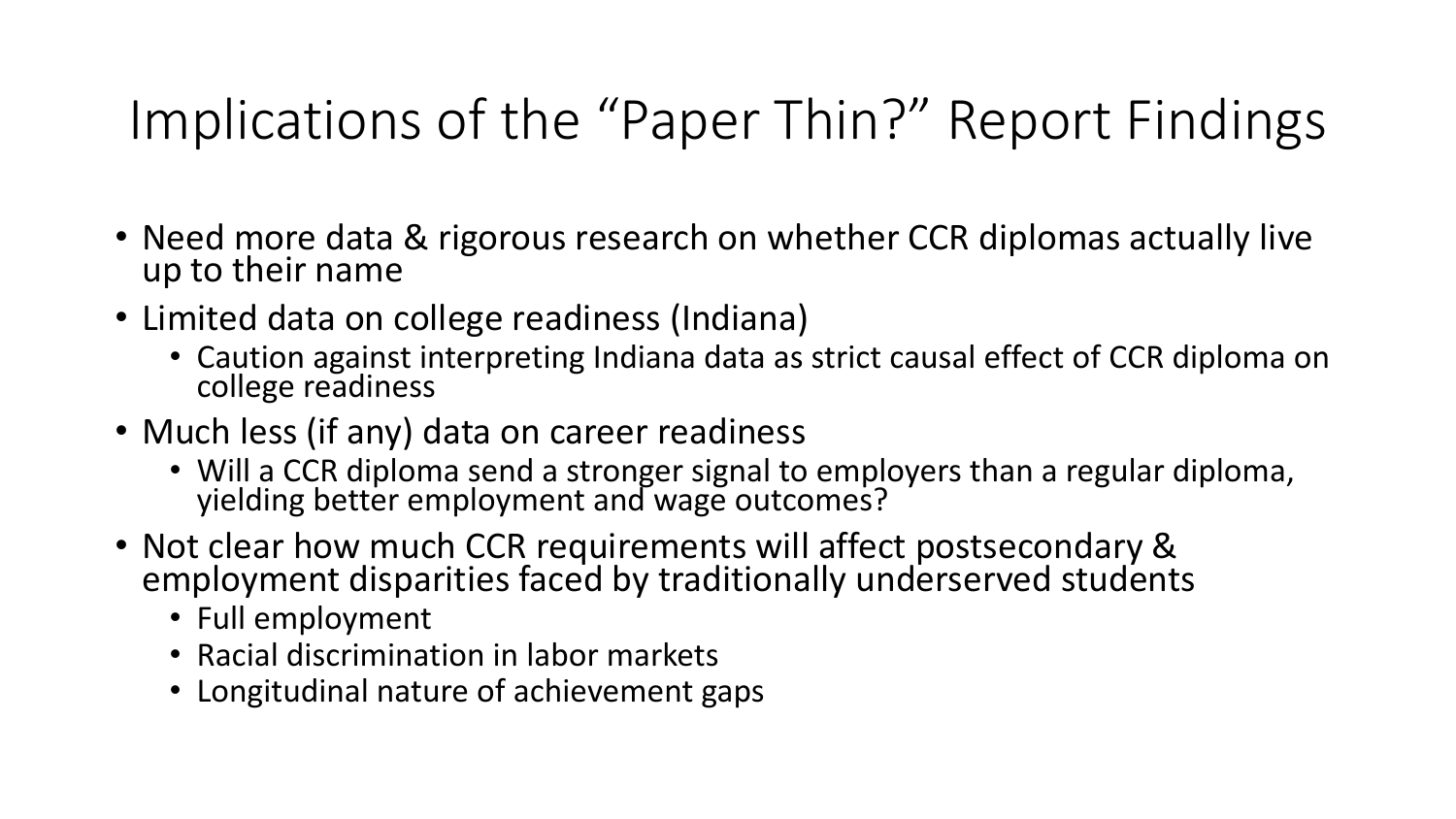## High School and College Completion Has Been Rising for All Groups



Source: U.S. Census Bureau, Annual Social and Economic Supplement to the Current Population Survey, public data tables [Table A-2]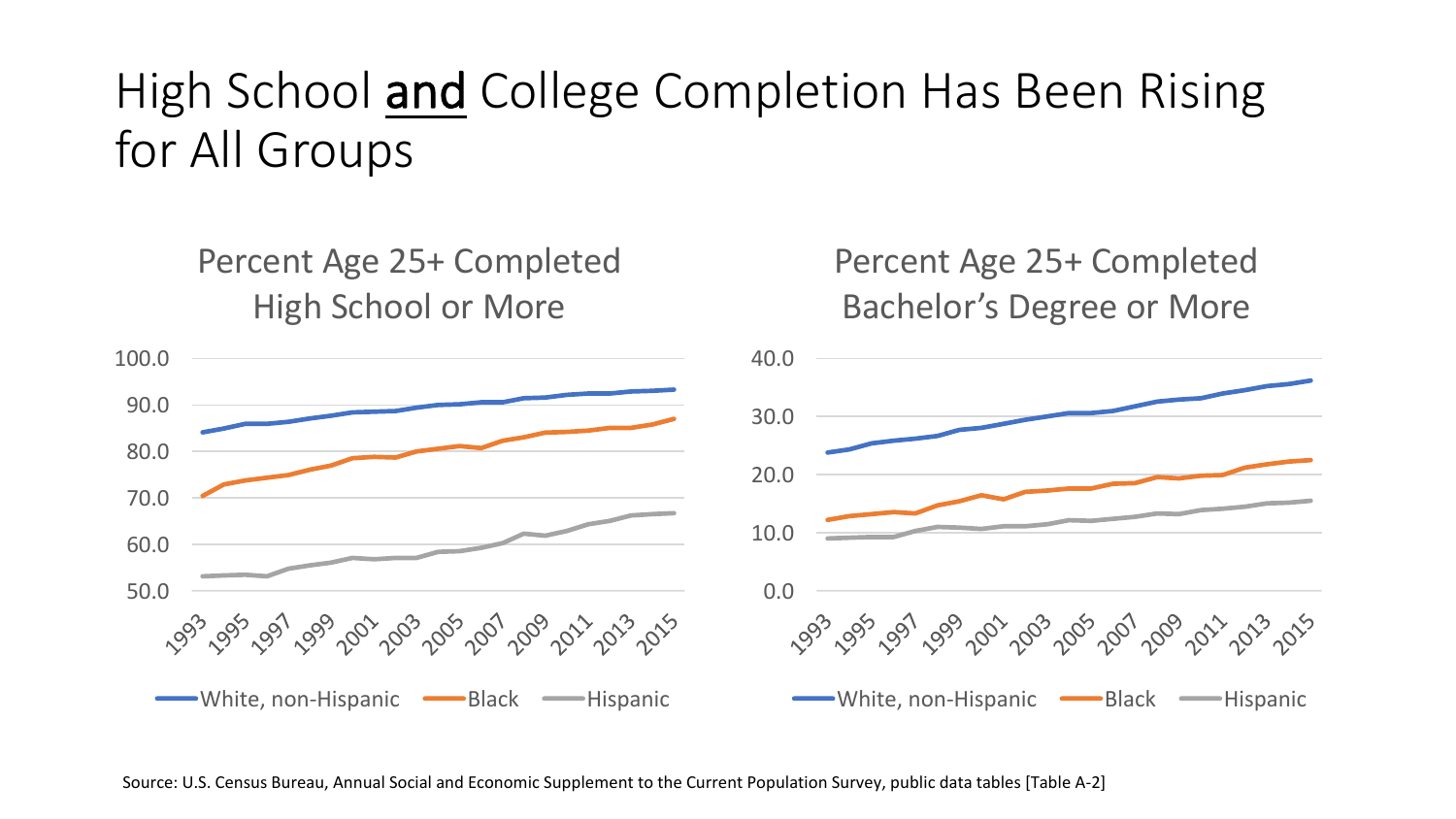### Among young black high school graduates, one in five is neither employed nor in college

Share of young high school graduates not enrolled in college or a university and not employed, by race/ethnicity, 1989-2017\*



\* Data reflect 12-month moving averages; data for 2017 represent 12-month average from March 2016 to February 2017.

Note: Y-axis begins at 5% to increase clarity of data visualization. Shaded areas denote recessions. Data are for high school graduates age 17-20 who may have previous college experience. "Not employed" includes those who are unemployed and those who are not in the labor force.

Source: EPI analysis of basic monthly Current Population Survey microdata

**Economic Policy Institute**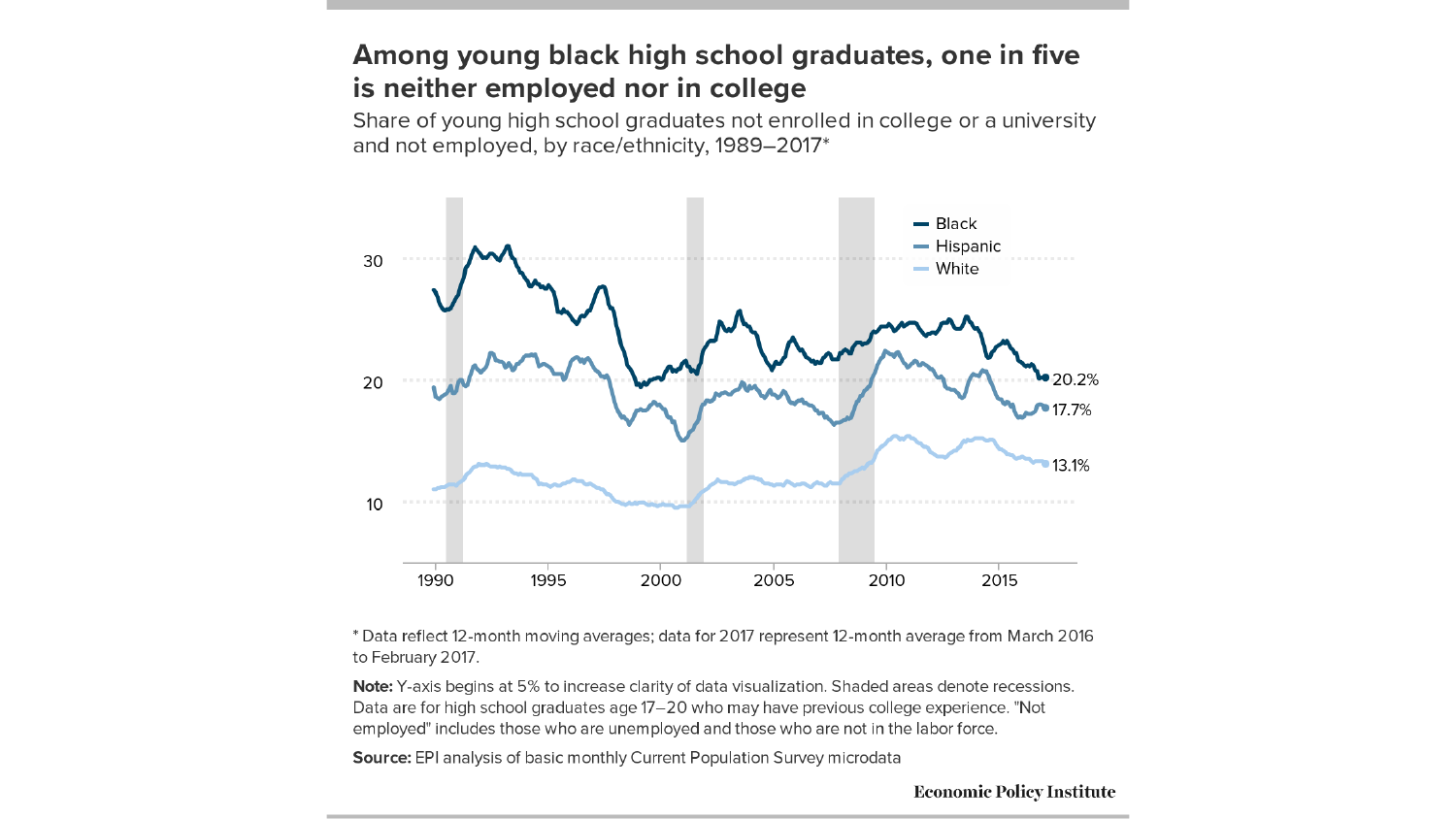## Even with increased college completion, high school graduates are still a significant share of the workforce



Average Hourly Wage by Education, Race & Ethnicity



Source: Economic Policy Institute, State of Working America Data Library, "Wages by education," 2017.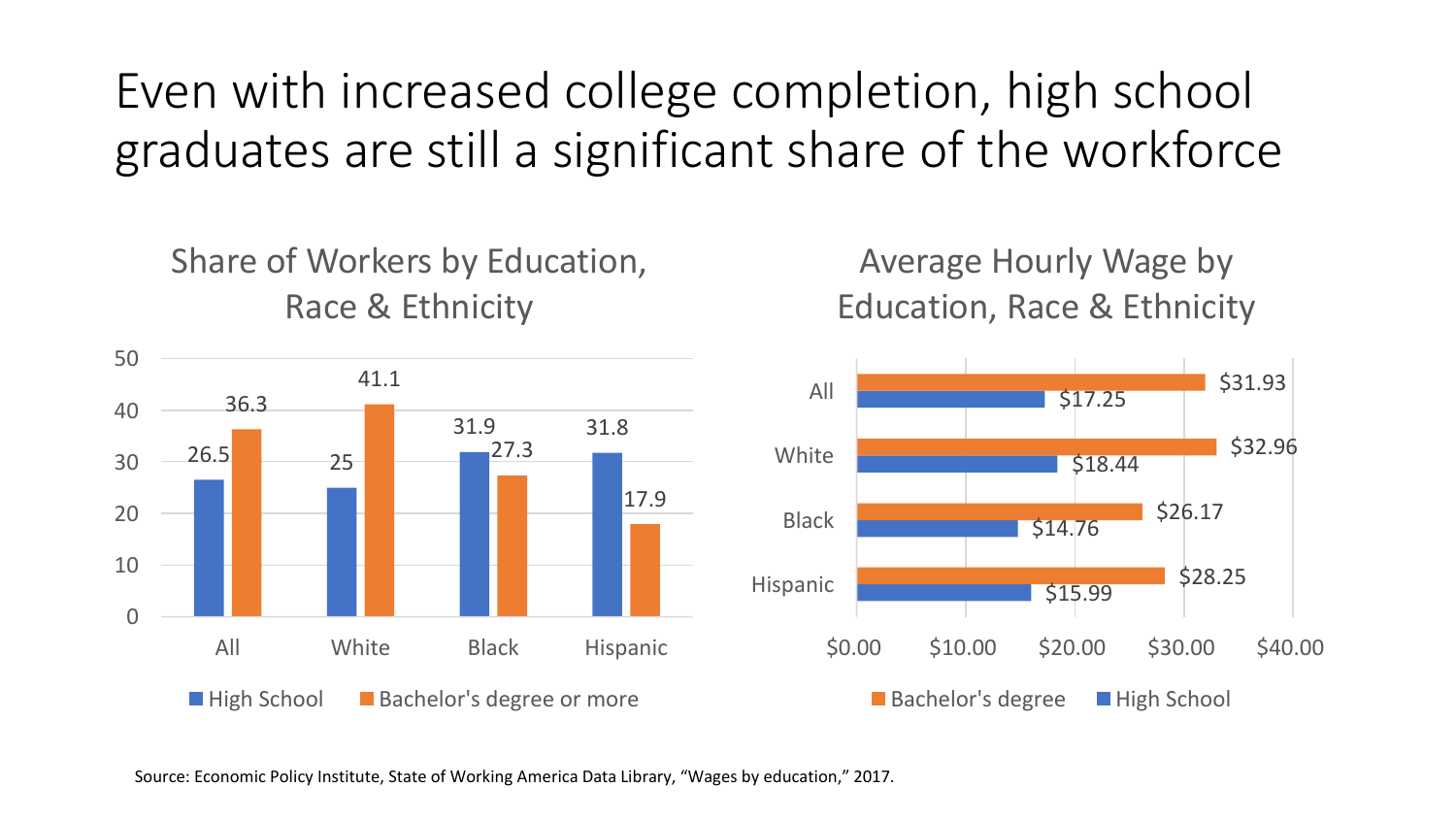### Young high school graduates of color have higher unemployment rates than their white peers

Unemployment rate of young high school graduates, by race/ethnicity, 1989-2017\*



\* Data reflect 12-month moving averages; data for 2017 represent 12-month average from March 2016 to February 2017.

Note: Shaded areas denote recessions. Data are for high school graduates age 17-20 who are not enrolled in further schooling. Race/ethnicity categories are mutually exclusive (i.e., white non-Hispanic, black non-Hispanic, and Hispanic any race).

Source: EPI analysis of basic monthly Current Population Survey microdata

**Economic Policy Institute**